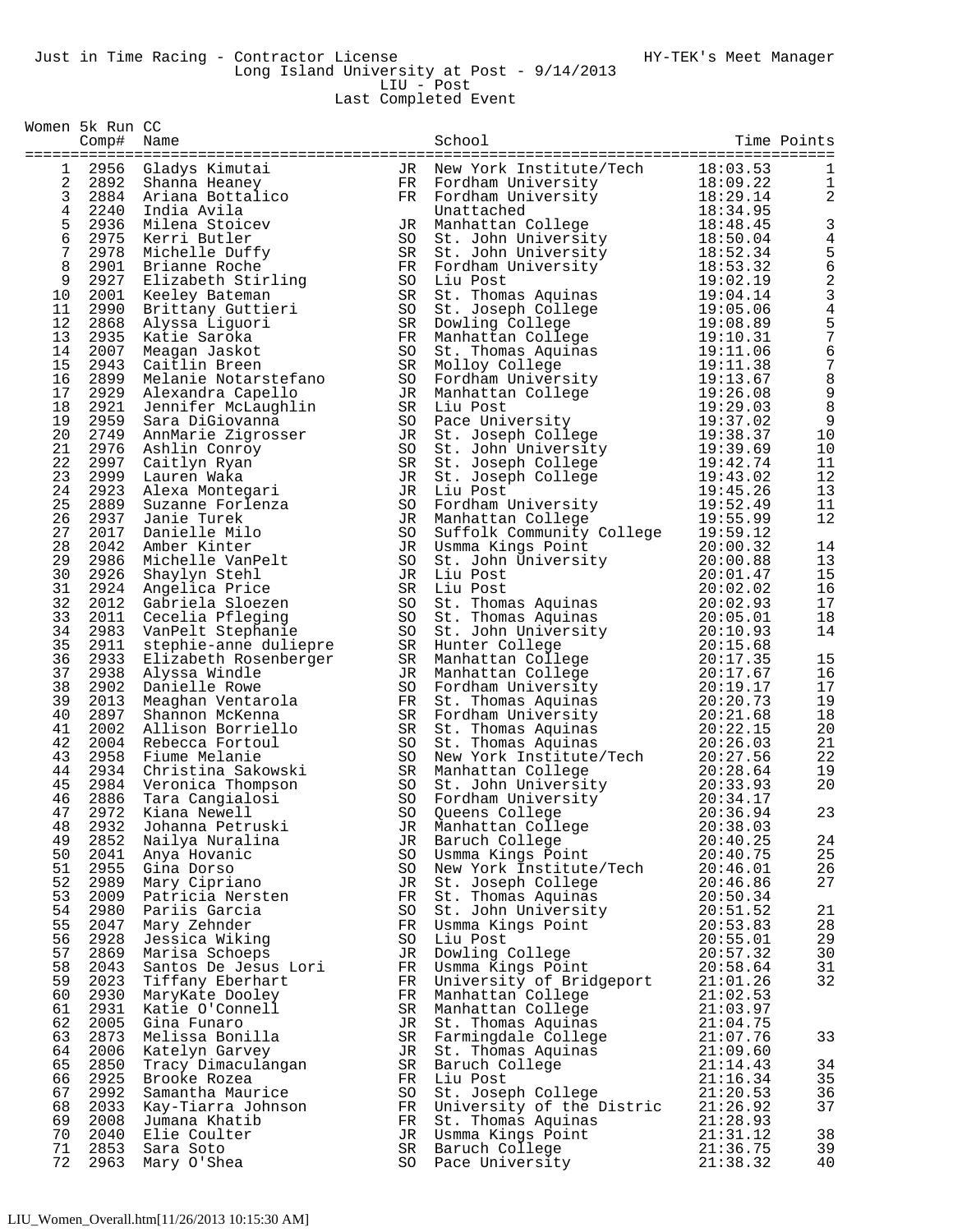| 73                                     | 2996                                         | Kelly Roberts                                                                                                  |
|----------------------------------------|----------------------------------------------|----------------------------------------------------------------------------------------------------------------|
| 74                                     | 2979                                         | Tiffany Evanego                                                                                                |
| 75                                     | 2014                                         | Ashley Weintraub                                                                                               |
| 76                                     | 2010                                         | Kaitlin O'Grady                                                                                                |
| 77                                     | 2922                                         | Sara McLaughlin                                                                                                |
| 78                                     | 2016                                         | Megan Lavery                                                                                                   |
| 79                                     | 2894                                         | Josie Jacob-Dolan                                                                                              |
| 80                                     | 2044                                         | Katie Miller                                                                                                   |
| 81                                     | 2849                                         | Lina Cruz                                                                                                      |
| 82                                     | 2026                                         | Stephanie Pearce                                                                                               |
| 83                                     | 2019                                         | Melanie Sterling                                                                                               |
| 84                                     | 2981                                         | Jasmine Gomez                                                                                                  |
| 85                                     | 2982                                         | Elena Rudy                                                                                                     |
| 86                                     | 2896                                         | Claire McGonigle                                                                                               |
| 87                                     | 2944                                         | Brenna Darby                                                                                                   |
| 88                                     | 2994                                         | Siobhan O'Gorman                                                                                               |
| 89                                     | 2867                                         | Brittany Hohwald                                                                                               |
| 90                                     | 2905                                         | Caroline Straughan                                                                                             |
| 91                                     | 2032                                         | Simone Grant                                                                                                   |
| 92                                     | 2881                                         | Kristen Starke                                                                                                 |
| 93                                     | 2954                                         | Shekeila Campbell                                                                                              |
| 97                                     | 2021                                         | Alisa Cipolla<br>Riley Budde                                                                                   |
| 98                                     | 2870                                         | Kayla Wahl                                                                                                     |
| 99                                     | 2960                                         | Bianca Gizzo                                                                                                   |
| 100                                    | 2039                                         | Emily Bull                                                                                                     |
| 101                                    | 2969                                         | Kymberly Johnson                                                                                               |
| 102                                    | 2967                                         | Megan Cabasino                                                                                                 |
| 103                                    | 2993                                         | Bridget McNamara                                                                                               |
| 104                                    | 2035                                         | Rochelle Nelson                                                                                                |
| 105                                    | 2998                                         | Kristina Schrepf                                                                                               |
| 106                                    | 2031                                         | Jerily Benjamin                                                                                                |
| 107                                    | 2875                                         | Druscilla Dickson                                                                                              |
| 108                                    | 2940                                         | Alexis Moore                                                                                                   |
| 109                                    | 2961                                         | Courtney Jankowski                                                                                             |
| 110                                    | 2945                                         | Nicole Hein                                                                                                    |
| 111                                    | 2872                                         | Carina Bonilla                                                                                                 |
| 112                                    | 2965                                         | Brianna Williams                                                                                               |
| 113                                    | 2916                                         | daniela pereira                                                                                                |
| 114                                    | 2030                                         | Christina Baker                                                                                                |
| 115                                    | 2991                                         | Jennifer Mason                                                                                                 |
| 116                                    | 2038                                         | Grier <sub>_</sub> Baylee                                                                                      |
| 117                                    | 2912                                         | mary leong                                                                                                     |
| 118                                    | 2987                                         | Samantha Baculy                                                                                                |
| 119                                    | 2966                                         | Monica Yorio                                                                                                   |
| 120<br>121<br>122<br>123<br>124<br>125 | 2968<br>2957<br>2036<br>2027<br>2024<br>2970 | Bernadette Gruol<br>Lia Matz<br>Charmaine<br>Sweeney<br>Colleen Pruesse<br>Anna Krasnowska<br>Michelle Martins |
| 126                                    | 2028                                         | Caitlyn Walker                                                                                                 |
| 127                                    | 2919                                         | almeda spahija                                                                                                 |
| 128                                    | 2037                                         | Marlena Wright                                                                                                 |
| 129                                    | 2029                                         | Jeania Bagley                                                                                                  |
| 130                                    | 2882                                         | Laura Urena                                                                                                    |
| 131                                    | 2964                                         | Katelyn Spadalik                                                                                               |
| 132                                    | 2851                                         | Sophia Kadir                                                                                                   |
| 133                                    | 2025                                         | Jetsenia Maldonado                                                                                             |
| 134                                    | 2854                                         | Svetlana Vileshina                                                                                             |
| 135                                    | 2046                                         | Madeline Sullivan                                                                                              |
| 136                                    | 2878                                         | Lauren Neuwirth                                                                                                |
| 137                                    | 2871                                         | Kim Asdahl                                                                                                     |
| 138                                    | 2874                                         | Mariah Cummings                                                                                                |
| 139                                    | 2942                                         | Lauren Boglino                                                                                                 |
| 140                                    | 2947                                         | Conger Rhiana                                                                                                  |
| 141                                    | 2865                                         | Brie Ament                                                                                                     |
| 142                                    | 2022                                         | Elsie Chepkirui                                                                                                |
| 143                                    | 2880                                         | Estella Sanchez                                                                                                |
| 144                                    | 2950                                         | Jephelin Carillos                                                                                              |
| 145                                    | 2877                                         | Kazia Gravey                                                                                                   |

| 73  | 2996 | Kelly Roberts           | FR. | St. Joseph College                                                                                                                                                                                                                                         | 21:39.23 | 41 |
|-----|------|-------------------------|-----|------------------------------------------------------------------------------------------------------------------------------------------------------------------------------------------------------------------------------------------------------------|----------|----|
| 74  | 2979 | Tiffany Evanego         | SO  |                                                                                                                                                                                                                                                            |          |    |
| 75  |      | 2014 Ashley Weintraub   | JR  | St. John University 21:39.74<br>St. Thomas Aquinas 21:43.85                                                                                                                                                                                                |          |    |
| 76  | 2010 | Kaitlin O'Grady         | FR  |                                                                                                                                                                                                                                                            |          |    |
|     |      |                         |     | St. Thomas Aquinas 21:47.67                                                                                                                                                                                                                                |          |    |
| 77  | 2922 | Sara McLaughlin         | SR  | Liu Post                                                                                                                                                                                                                                                   | 21:48.46 |    |
| 78  | 2016 | Megan Lavery            | FR  | Euffolk Community College<br>Suffolk Community College<br>Fordham University<br>Usmma Kings Point<br>21:55.83<br>Usmma Kings Point<br>22:02.27<br>University of Bridgeport<br>22:03.64<br>Suffolk Community College<br>22:04.41<br>St. John Universi       |          |    |
| 79  | 2894 | Josie Jacob-Dolan       | FR  |                                                                                                                                                                                                                                                            |          |    |
| 80  | 2044 | Katie Miller            | SR  |                                                                                                                                                                                                                                                            |          | 42 |
| 81  | 2849 | Lina Cruz               | JR  |                                                                                                                                                                                                                                                            |          | 43 |
|     |      |                         |     |                                                                                                                                                                                                                                                            |          |    |
| 82  | 2026 | Stephanie Pearce        | SR  |                                                                                                                                                                                                                                                            |          | 44 |
| 83  |      | 2019 Melanie Sterling   | FR  |                                                                                                                                                                                                                                                            |          |    |
| 84  | 2981 | Jasmine Gomez           | SO  |                                                                                                                                                                                                                                                            |          |    |
| 85  | 2982 | Elena Rudy              | FR  |                                                                                                                                                                                                                                                            |          |    |
| 86  |      | 2896 Claire McGonigle   | FR  |                                                                                                                                                                                                                                                            |          |    |
| 87  |      | 2944 Brenna Darby       |     | Fordham University<br>Mollov College 22:18.77<br>Mollov College 22:23.91                                                                                                                                                                                   |          | 45 |
|     |      |                         | JR  |                                                                                                                                                                                                                                                            |          |    |
| 88  |      | 2994 Siobhan O'Gorman   | FR  |                                                                                                                                                                                                                                                            |          |    |
| 89  |      | 2867 Brittany Hohwald   | SR  |                                                                                                                                                                                                                                                            |          | 46 |
| 90  |      | 2905 Caroline Straughan | JR  |                                                                                                                                                                                                                                                            |          |    |
| 91  |      | 2032 Simone Grant       | SO  |                                                                                                                                                                                                                                                            |          | 47 |
| 92  | 2881 | Kristen Starke          | FR  |                                                                                                                                                                                                                                                            |          | 48 |
| 93  |      | 2954 Shekeila Campbell  |     |                                                                                                                                                                                                                                                            |          | 49 |
|     |      |                         | SR  |                                                                                                                                                                                                                                                            |          |    |
| 94  |      | 2939 Denise Martinchek  | SR  |                                                                                                                                                                                                                                                            |          |    |
| 95  |      | 2971 Amanda Murolo      | JR  |                                                                                                                                                                                                                                                            |          | 50 |
| 96  | 2003 | Alisa Cipolla           | JR  |                                                                                                                                                                                                                                                            |          |    |
| 97  | 2021 | Riley Budde             | FR  |                                                                                                                                                                                                                                                            |          | 51 |
| 98  | 2870 | Kayla Wahl              | FR  |                                                                                                                                                                                                                                                            |          | 52 |
| 99  | 2960 | Bianca Gizzo            | SO  |                                                                                                                                                                                                                                                            |          | 53 |
|     |      |                         |     |                                                                                                                                                                                                                                                            |          |    |
| 100 | 2039 | Emily Bull              | SO  |                                                                                                                                                                                                                                                            |          | 54 |
| 101 | 2969 | Kymberly Johnson        | SO  |                                                                                                                                                                                                                                                            |          | 55 |
| 102 |      | 2967 Megan Cabasino     | JR  |                                                                                                                                                                                                                                                            |          | 56 |
| 103 | 2993 | Bridget McNamara        | SR  |                                                                                                                                                                                                                                                            |          |    |
| 104 | 2035 | Rochelle Nelson         | SR  |                                                                                                                                                                                                                                                            |          | 57 |
| 105 | 2998 |                         | FR  |                                                                                                                                                                                                                                                            |          |    |
|     |      | Kristina Schrepf        |     |                                                                                                                                                                                                                                                            |          |    |
| 106 | 2031 | Jerily Benjamin         | JR  | Fordinan University<br>Molloy College 22:23.91<br>St. Joseph College 22:27.57<br>Dowling College 22:27.57<br>Dowling College 22:29.29<br>Fordham University<br>University of the Distric 22:33.94<br>Harmingdale College 22:33.94<br>New York              |          | 58 |
| 107 | 2875 | Druscilla Dickson       | SO  |                                                                                                                                                                                                                                                            |          | 59 |
| 108 | 2940 | Alexis Moore            | SR  |                                                                                                                                                                                                                                                            |          |    |
| 109 | 2961 | Courtney Jankowski      | SO  |                                                                                                                                                                                                                                                            |          | 60 |
| 110 | 2945 | Nicole Hein             | FR  |                                                                                                                                                                                                                                                            |          | 61 |
| 111 |      | 2872 Carina Bonilla     | SO  |                                                                                                                                                                                                                                                            |          | 62 |
| 112 | 2965 |                         | SR  |                                                                                                                                                                                                                                                            |          | 63 |
|     |      | Brianna Williams        |     | Face University<br>Molloy College<br>Parmingdale College<br>Pace University<br>Pace University<br>Hunter College<br>23:40.34<br>Hunter College<br>23:40.34<br>University of the Distric<br>24:02.31<br>Usmma Kings Point<br>24:05.70<br>Hunter College<br> |          |    |
| 113 |      | 2916 daniela pereira    | SO  |                                                                                                                                                                                                                                                            |          |    |
| 114 |      | 2030 Christina Baker    | SO  |                                                                                                                                                                                                                                                            |          | 64 |
| 115 | 2991 | Jennifer Mason          | SR  |                                                                                                                                                                                                                                                            |          |    |
| 116 | 2038 | Grier Baylee            | JR  |                                                                                                                                                                                                                                                            |          |    |
| 117 | 2912 | mary leong              | JR  |                                                                                                                                                                                                                                                            |          |    |
| 118 | 2987 | Samantha Baculy         | SO  |                                                                                                                                                                                                                                                            |          |    |
|     |      |                         |     |                                                                                                                                                                                                                                                            |          |    |
| 119 |      | 2966 Monica Yorio       | SR  |                                                                                                                                                                                                                                                            |          | 65 |
| 120 | 2968 | Bernadette Gruol        | JR  |                                                                                                                                                                                                                                                            |          | 66 |
| 121 | 2957 | Lia Matz                | SO  |                                                                                                                                                                                                                                                            |          | 67 |
| 122 | 2036 | Charmaine Sweeney       | FR. |                                                                                                                                                                                                                                                            |          | 68 |
| 123 | 2027 | Colleen Pruesse         | SR  | University of Bridgeport                                                                                                                                                                                                                                   | 24:39.34 | 69 |
| 124 | 2024 | Anna Krasnowska         | JR  | University of Bridgeport                                                                                                                                                                                                                                   | 24:41.48 | 70 |
| 125 | 2970 |                         |     |                                                                                                                                                                                                                                                            | 25:02.72 | 71 |
|     |      | Michelle Martins        | SR  | Queens College                                                                                                                                                                                                                                             |          |    |
| 126 | 2028 | Caitlyn Walker          | JR  | University of Bridgeport                                                                                                                                                                                                                                   | 25:05.87 | 72 |
| 127 | 2919 | almeda spahija          | SO  | Hunter College                                                                                                                                                                                                                                             | 25:06.67 |    |
| 128 | 2037 | Marlena Wright          | SO  | University of the Distric                                                                                                                                                                                                                                  | 25:08.33 | 73 |
| 129 | 2029 | Jeania Bagley           | SR  | University of the Distric                                                                                                                                                                                                                                  | 25:08.76 |    |
| 130 | 2882 | Laura Urena             | SO  | Farmingdale College                                                                                                                                                                                                                                        | 25:15.76 | 74 |
| 131 | 2964 |                         |     |                                                                                                                                                                                                                                                            | 25:17.35 | 75 |
|     |      | Katelyn Spadalik        | JR  | Pace University                                                                                                                                                                                                                                            |          |    |
| 132 | 2851 | Sophia Kadir            | FR  | Baruch College                                                                                                                                                                                                                                             | 25:19.71 | 76 |
| 133 | 2025 | Jetsenia Maldonado      | SR  | University of Bridgeport                                                                                                                                                                                                                                   | 25:28.40 | 77 |
| 134 | 2854 | Svetlana Vileshina      | JR  | Baruch College                                                                                                                                                                                                                                             | 25:31.64 | 78 |
| 135 | 2046 | Madeline Sullivan       | SO  | Usmma Kings Point                                                                                                                                                                                                                                          | 25:47.16 |    |
| 136 | 2878 | Lauren Neuwirth         | JR  | Farmingdale College                                                                                                                                                                                                                                        | 26:12.73 | 79 |
| 137 | 2871 | Kim Asdahl              | SO  | Farmingdale College                                                                                                                                                                                                                                        | 26:20.14 | 80 |
|     |      |                         |     |                                                                                                                                                                                                                                                            |          |    |
| 138 | 2874 | Mariah Cummings         | SO  | Farmingdale College                                                                                                                                                                                                                                        | 26:27.90 |    |
| 139 | 2942 | Lauren Boglino          | FR  | Molloy College                                                                                                                                                                                                                                             | 26:29.99 | 81 |
| 140 | 2947 | Conger Rhiana           | SR  | Molloy College                                                                                                                                                                                                                                             | 26:46.23 | 82 |
| 141 | 2865 | Brie Ament              | JR  | Dowling College                                                                                                                                                                                                                                            | 27:04.34 | 83 |
| 142 | 2022 | Elsie Chepkirui         | JR  | University of Bridgeport                                                                                                                                                                                                                                   | 27:50.42 |    |
| 143 | 2880 | Estella Sanchez         | JR  | Farmingdale College                                                                                                                                                                                                                                        | 28:36.35 |    |
| 144 | 2950 | Jephelin Carillos       | FR  | Nassau Community College                                                                                                                                                                                                                                   | 29:03.78 |    |
|     |      |                         |     |                                                                                                                                                                                                                                                            |          |    |
| 145 | 2877 | Kazia Gravey            | SO  | Farmingdale College                                                                                                                                                                                                                                        | 29:33.57 |    |
|     |      |                         |     |                                                                                                                                                                                                                                                            |          |    |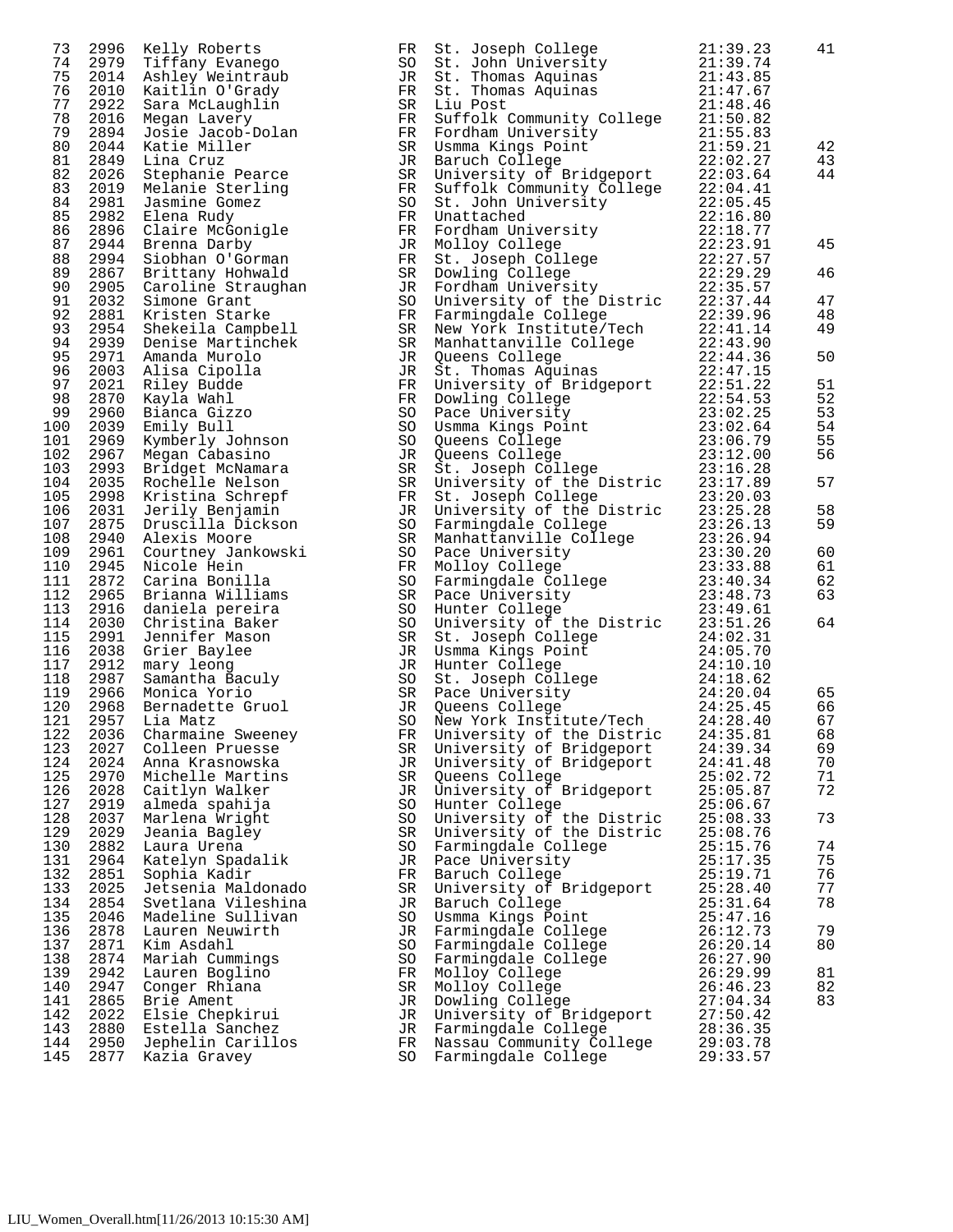Last Completed Event

|            | Comp# Name   |                                                             |          | School                                                                                                                                                                                                                                              |                      | Time Points             |
|------------|--------------|-------------------------------------------------------------|----------|-----------------------------------------------------------------------------------------------------------------------------------------------------------------------------------------------------------------------------------------------------|----------------------|-------------------------|
| 1          |              |                                                             |          | 30 134.37<br>SR Manhattan College<br>SR St. Thomas Aquinas<br>25:34.37<br>JR Dowling College<br>25:38.73<br>FR Liu Post<br>FR Fordham University<br>25:53.14<br>JR Liu Post<br>25:54.65                                                             |                      | 1                       |
| 2          |              | Annael Rojeras<br>2204 Michael Galonski<br>2060 Scott Litts |          |                                                                                                                                                                                                                                                     |                      | $\mathbf{1}$            |
| 3          |              |                                                             |          |                                                                                                                                                                                                                                                     |                      |                         |
| $\,4$      | 2118         | Michael Scott                                               |          |                                                                                                                                                                                                                                                     |                      | $\frac{2}{3}$           |
| 5          | 2086         | Jake Duckworth                                              |          |                                                                                                                                                                                                                                                     |                      | $\overline{\mathbf{c}}$ |
| $\epsilon$ | 2115         | Joseph Lasher                                               |          |                                                                                                                                                                                                                                                     |                      | $\overline{4}$          |
| 7          | 2096         | Adam Schwenzfeier                                           |          |                                                                                                                                                                                                                                                     |                      | 3                       |
| 8          | 2090         | Kevin Harvey                                                |          |                                                                                                                                                                                                                                                     |                      | 4556                    |
| 9          | 2198         | Brian Wersan                                                |          |                                                                                                                                                                                                                                                     |                      |                         |
| 10         | 2125         | Stephen Chantry                                             |          |                                                                                                                                                                                                                                                     |                      |                         |
| 11         | 2117         | Matthew O'Keefe                                             |          |                                                                                                                                                                                                                                                     |                      |                         |
| 12         | 2092         | Ryan McGann                                                 |          |                                                                                                                                                                                                                                                     |                      | $\overline{6}$          |
| 13<br>14   | 2103         | John Aiken                                                  |          |                                                                                                                                                                                                                                                     |                      | $\frac{7}{7}$           |
| 15         | 2132<br>2148 | Kevin O'Brien<br>Conor Gallagher                            |          |                                                                                                                                                                                                                                                     |                      | 8                       |
| 16         | 2127         | Anthony Colasurdo                                           |          |                                                                                                                                                                                                                                                     |                      | 8                       |
| 17         | 2097         | William Slattery                                            |          |                                                                                                                                                                                                                                                     |                      | 9                       |
| 18         | 2153         | Luke Merz                                                   |          |                                                                                                                                                                                                                                                     |                      | $\overline{9}$          |
| 19         | 2114         | Steven Arnone                                               |          |                                                                                                                                                                                                                                                     |                      | 10                      |
| 20         | 2119         | Thomas Speicher                                             |          |                                                                                                                                                                                                                                                     |                      | 11                      |
| 21         | 2122         | Shane Beyer                                                 |          |                                                                                                                                                                                                                                                     |                      | 10                      |
| 22         | 2226         | Green Cameron                                               |          |                                                                                                                                                                                                                                                     |                      | 12                      |
| 23         | 2061         | Terence Mcelhatton                                          |          |                                                                                                                                                                                                                                                     |                      | 13                      |
| 24         | 2228         | Brendan Dooley                                              |          |                                                                                                                                                                                                                                                     |                      | 14                      |
| 25         | 2224         | Walsh Andrew                                                |          |                                                                                                                                                                                                                                                     |                      | 15                      |
| 26         | 2085         | James Doran                                                 |          |                                                                                                                                                                                                                                                     |                      | 11                      |
| 27         | 2202         | Joseph Chegwidden                                           |          |                                                                                                                                                                                                                                                     |                      | 16                      |
| 28         | 2185         | Kurt Samuel                                                 |          |                                                                                                                                                                                                                                                     |                      | 17                      |
| 29         | 2238         | Daniel Wolfer                                               |          | FR Fordham University<br>$25:54.44$<br>TR Endia Diversity<br>TR Endia Diversity<br>TR Endia Diversity<br>$25:54.46$<br>TR Fordham University<br>SR St. Joseph College<br>SR Minhattan College<br>SR Liu Post<br>Namhattan College<br>TR Tordham Uni |                      | 18                      |
| 30<br>31   | 2134         | Gregory Perrier<br>Michael Darnell                          |          |                                                                                                                                                                                                                                                     |                      | 12                      |
| 32         | 2145<br>2168 | Tom Ruppel                                                  |          |                                                                                                                                                                                                                                                     |                      | 19<br>20                |
| 33         | 2231         | Connor Mcweeney                                             |          |                                                                                                                                                                                                                                                     |                      | 21                      |
| 34         | 2230         | David Mcgowan                                               |          |                                                                                                                                                                                                                                                     |                      | 22                      |
| 35         | 2242         | Joseph Mayer                                                |          |                                                                                                                                                                                                                                                     |                      |                         |
| 36         | 2116         | Tyler McGarvey                                              |          |                                                                                                                                                                                                                                                     |                      | 23                      |
| 37         | 2101         | Randall Turner                                              |          |                                                                                                                                                                                                                                                     |                      | 13                      |
| 38         | 2063         | Kelley Robert                                               |          |                                                                                                                                                                                                                                                     |                      | 24                      |
| 39         | 2112         | christian rojas                                             |          |                                                                                                                                                                                                                                                     |                      | 25                      |
| 40         | 2180         | Peter Kramer                                                |          |                                                                                                                                                                                                                                                     |                      | 26                      |
| 41         | 2098         | Peter Strom                                                 |          |                                                                                                                                                                                                                                                     |                      |                         |
| 42         | 2199         | Matthew Buell                                               |          |                                                                                                                                                                                                                                                     |                      | 27                      |
| 43         | 2163         | Teddy Hamlin                                                |          |                                                                                                                                                                                                                                                     |                      | 28                      |
| 44         | 2188         | Jon Afanador                                                |          |                                                                                                                                                                                                                                                     |                      | 29                      |
| 45<br>46   | 2129         | Salim Corbin<br>Jason Black                                 |          |                                                                                                                                                                                                                                                     |                      | 14<br>30                |
| 47         | 2225<br>2175 | Tyler Bay                                                   |          |                                                                                                                                                                                                                                                     |                      | 31                      |
| 48         | 2152         | Shane Martensen                                             | FR       | Molloy College                                                                                                                                                                                                                                      | 27:54.45             | 32                      |
| 49         | 2083         | Kyle Clonan                                                 | SR       | Fordham University                                                                                                                                                                                                                                  | 27:55.26             |                         |
| 50         | 2186         | Dillon Scibelli                                             | FR       | Queens College                                                                                                                                                                                                                                      | 27:55.63             | 33                      |
| 51         | 2229         | Anthony Konecni                                             | JR       | Usmma Kings Point                                                                                                                                                                                                                                   | 27:56.18             |                         |
| 52         | 2164         | Tyler Mack                                                  | FR       | New York Institute/Tech                                                                                                                                                                                                                             | 27:56.94             | 34                      |
| 53         | 2149         | Eric Haslbauer                                              | SO       | Molloy College                                                                                                                                                                                                                                      | 28:08.94             | 35                      |
| 54         | 2087         | Yehia Fahmy                                                 | SO       | Fordham University                                                                                                                                                                                                                                  | 28:10.67             |                         |
| 55         | 2181         | Andrew Mayer                                                | SR       | Queens College                                                                                                                                                                                                                                      | 28:13.87             | 36                      |
| 56         | 2236         | Oliver Weber                                                | FR       | Usmma Kings Point                                                                                                                                                                                                                                   | 28:16.60             |                         |
| 57         | 2237         | Mark Wisniewski                                             | SO       | Usmma Kings Point                                                                                                                                                                                                                                   | 28:16.89             |                         |
| 58         | 2095         | Devin Rocks                                                 | FR       | Fordham University                                                                                                                                                                                                                                  | 28:17.28             |                         |
| 59         | 2213         | Austin McGlone                                              | SO       | Suffolk Community College                                                                                                                                                                                                                           | 28:17.64             |                         |
| 60         | 2167         | Stephen Owens                                               | JR       | New York Institute/Tech                                                                                                                                                                                                                             | 28:17.90             | 37                      |
| 61         | 2190         | Nick Diaz                                                   | FR       | St. Joseph College                                                                                                                                                                                                                                  | 28:18.47             | 38                      |
| 62<br>63   | 2088<br>2206 | Daniel Green<br>Michael Kraus                               | JR<br>SR | Fordham University<br>St. Thomas Aquinas                                                                                                                                                                                                            | 28:19.34<br>28:23.40 | 39                      |
| 64         | 2227         | Michael Dittmer                                             | SO       | Usmma Kings Point                                                                                                                                                                                                                                   | 28:30.86             |                         |
| 65         | 2128         | Joseph Cole                                                 | JR       | Manhattan College                                                                                                                                                                                                                                   | 28:32.99             |                         |
| 66         | 2235         | Forest Swift                                                | JR       | Usmma Kings Point                                                                                                                                                                                                                                   | 28:36.65             |                         |
| 67         | 2183         | Andrew Nadler                                               | JR       | Queens College                                                                                                                                                                                                                                      | 28:37.00             | 40                      |
| 68         | 2139         | Danny Caggiano                                              | SR       | Manhattanville College                                                                                                                                                                                                                              | 28:40.89             |                         |
| 69         | 2215         | John Seskus                                                 | SO       | Suffolk Community College                                                                                                                                                                                                                           | 28:44.05             |                         |
| 70         | 2075         | Jordan Kohlman                                              | SO       | Farmingdale College                                                                                                                                                                                                                                 | 28:44.93             | 41                      |
| 71         | 2233         | Nathan Rogers                                               | SR       | Usmma Kings Point                                                                                                                                                                                                                                   | 28:45.57             |                         |
| 72         | 2081         | John Blake                                                  |          | JR Fordham University                                                                                                                                                                                                                               | 28:46.23             |                         |